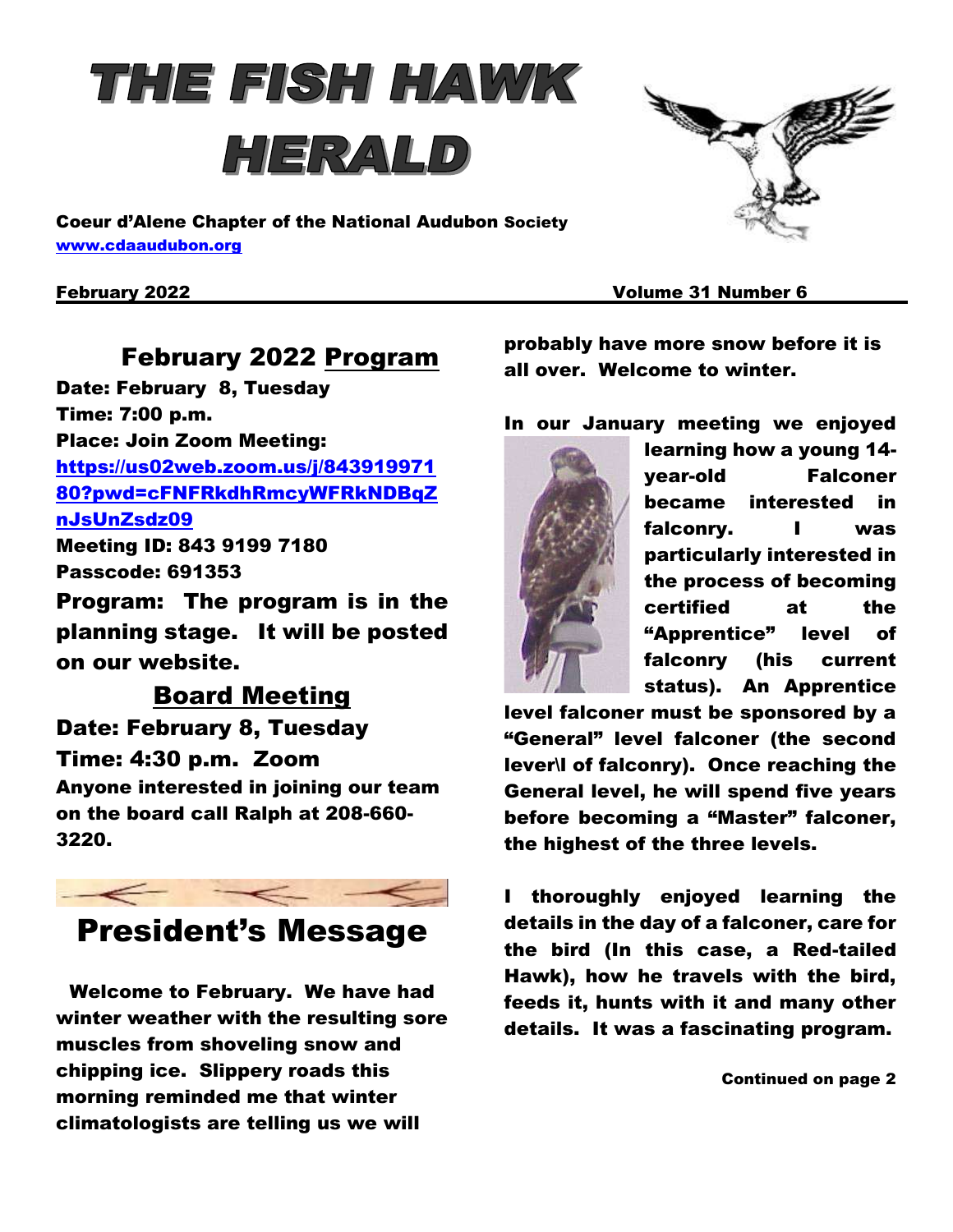2

## President's Message

Continued from page 1



I am happy to report continued progress with the Audubon backpacks program at the Coeur d'Alene Public Library. Both an adult and a child's backpack are available to be checked out from the library. The library is carefully monitoring the effectives of the backpack program and, depending on the experience at the library, may ask other library branches if they would like to participate. It will be interesting to find out how popular they are once reports come in from the springtime migration and summer bird population.

By now you know that I always ask any of you to share your current birding experiences with us via the monthly zoom meeting or through this newsletter. Please continue monitoring bird activity and sharing your stories.

I would like to share some activity from my Christmas and New Year holiday trip to Denver, CO. We took parts of three days each way driving to and from Denver. When we got past Missoula, MT I began to see more and more Rough-legged Hawks on posts, poles and in trees. We have traveled that route of Interstate 90 numerous times and I do not remember ever seeing as many hawks as I saw during this trip.

While driving through the Sheridan and Buffalo, WY area we did see some Bald Eagles. The most exciting event was seeing an adult Bald Eagle flying away to my left. When I turned my attention back to the road in front of me, all of a sudden, I had a windshield full of Bald Eagles. Well, not literally but in the air in front of the car, flying about 40 feet away, were two adult Bald Eagles and one juvenile Bald Eagle. It only lasted a couple of seconds until they had flown out of the way, but for that short time it was exciting to see those eagles up close. I assume they had been feeding on road kill near the edge of the road and took to the air as I approached.

During the return trip we were observing the numbers of Roughlegged Hawks and observed one hovering over the road ahead of us. Our traveling speed caused us to approach the hawk rapidly and it turned away about two feet from our windshield. Thankfully, we didn't hit it.

Continued on page 3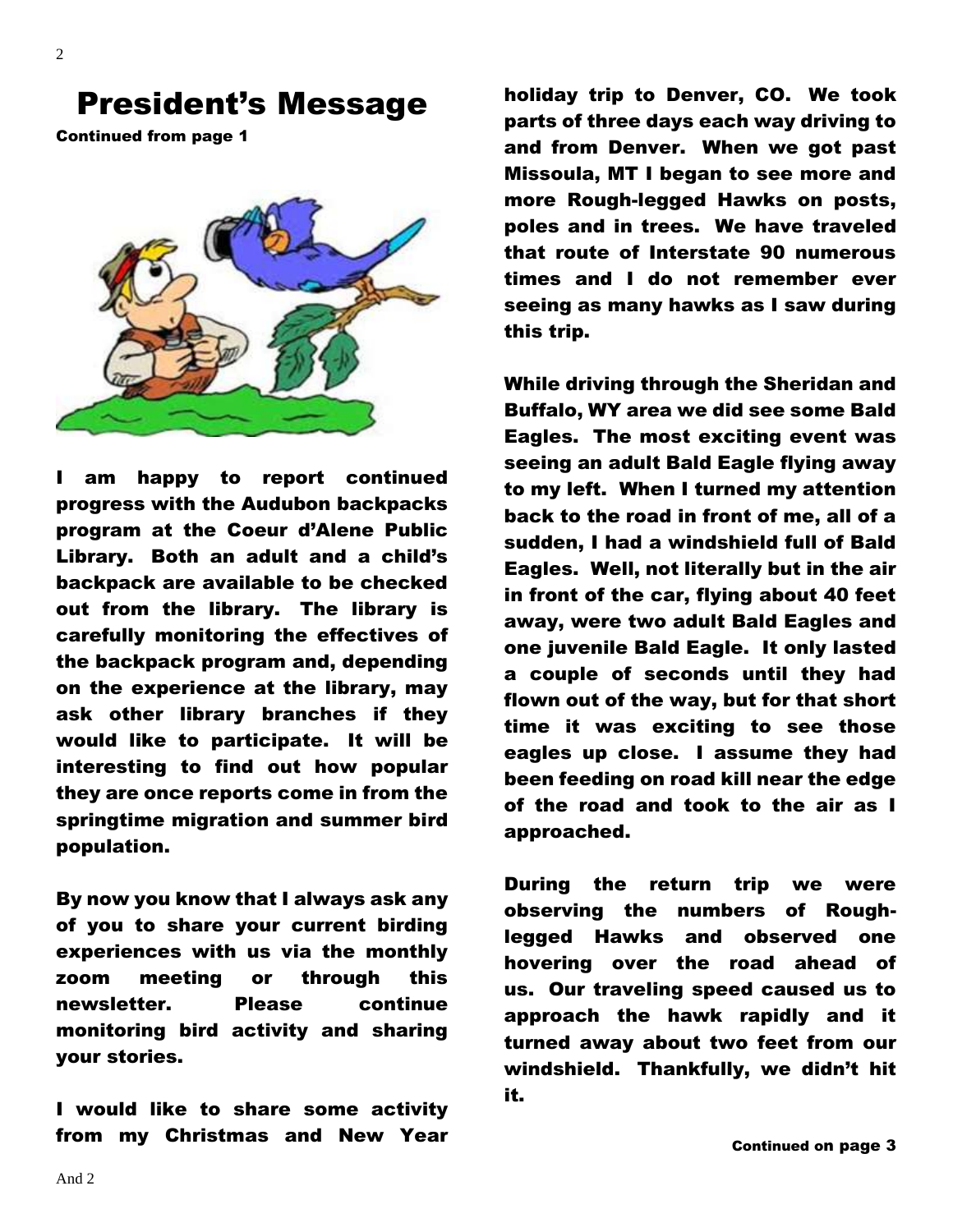# President's Message

Continued from page 2

We did encounter two other Roughlegged Hawks flying low across the road in front of us a bit farther away than the one that nearly hit our windshield.

Sadly, we saw two deceased Roughlegged Hawks along the road during our trip. I assume they are vulnerable to automobiles because these hawks migrate from the far north to the states in the winter. They probably don't see many automobiles where they live the remainder of the year.

So, enjoy your travels and the birds you may see as you move along the road.

As I write this message, I do not have a commitment for a program for our February 8 zoom meeting. Please tune into the web site for information about the upcoming program.

The board continues to make progress on the project for a sign and sign location for the Kris Buchler memorial. As you know by now, it is a very slow process to get approval of signage content and location. mention it to keep you informed that work is still ongoing and the project has not been abandoned.

Enjoy more of the winter season and, as always, enjoy birding.

Ralph Kerr



# Coeur d'Alene Christmas Bird Count – 2021 Edition

Another weird year and another weird Christmas bird count. For the second year in a row, we had to adapt how the count was run to consider the continuing Covid-19 pandemic. Gone were the always enjoyable kick off breakfasts at Michael D's and the even more enjoyable compilation dinners (and maybe a few glasses of wine or beer) hosted by Theresa Potts. We had individuals and small teams covering fourteen (14) areas within the fifteen (15) mile diameter circle, birding and reporting their results in relative isolation. We can only hope 2022 brings us back to the traditional ways.

The count itself also turned out to be a strange one. Nearly every group felt they had a relatively slow day, yet this turned out to be a record year for the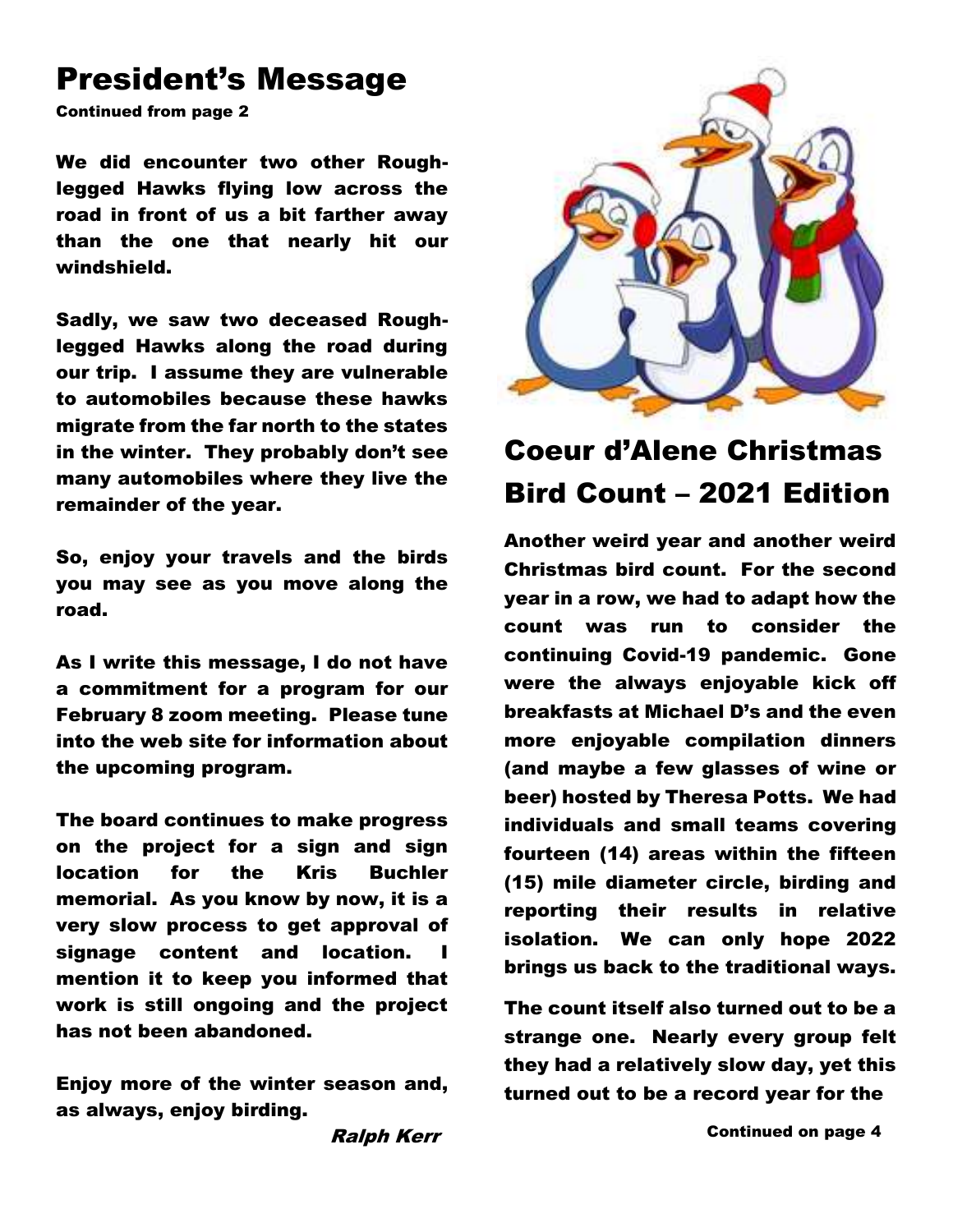# Coeur d'Alene Christmas Bird Count

Continued from page 3

Coeur d'Alene Christmas Count in terms of species seen count day – 83 (previous record 80 in 2014), and a well above average number of individuals reported – 8,878 (vs the 30 year average of 6,893)! We had three (3) species seen that had never been reported on the count previously: Northern Shoveler (Black Bay Park) Eurasian Wigeon (Hayden Lake) and Ruby-crowned Kinglet (Tubbs Hill)!

Other rarities found (<5 previous counts) included Cackling Goose, Northern Pintail, Greater Scaup, Shorteared Owl, American Dipper, and Spotted Towhee (in 2 different areas!). A couple of other unusual species were also found including, Tundra Swan (Hayden Lake), Red-breasted Mergansers (City Beach), Blue **Jay (Fernan** Hill), Common Redpoll (Cougar Bay Preserve & Kidd Is.) and both Redwinged & Brewer's

Blackbirds (Rathdrum Prairie/Post Falls). Not only were we treated to these nice finds, we also set historic high counts for Belted Kingfisher (11) and Townsend's Solitaire (4).

And 2 What's more, these results don't include four species seen count week (+/- 3 days), but not count day

Continued on page 5– Trumpeter Swan (Hayden Lake) Anna's Hummingbird (Hayden), Ring-necked Pheasant (Rathdrum Prairie), and Snow Bunting (Rathdrum Prairie.

Well done and thank you to all of those who participated this year making it a count to remember. Already looking forward to next year, hope you are too. Happy New Year.

Doug Ward, Compiler



#### See:

[http://cdaaudubon.org/Projects/kootenaico2021.ht](http://cdaaudubon.org/Projects/kootenaico2021.html) [ml](http://cdaaudubon.org/Projects/kootenaico2021.html) Our goal is 200 – we are at 83

Here are a few we have so far

Greater and Lesser Scaup – January 1 – Bennett Bay – Doug Ward

Gray Partridge – January 2 - Worley area – Jon Isacoff

American White Pelican – 1 - January 7 – Honeysuckle Beach, Hayden Lake -Richard Hepworth and Doug Ward

Killdeer – January 11 – Wolf Lodge Bay - Ryan Bart

Continued on page 5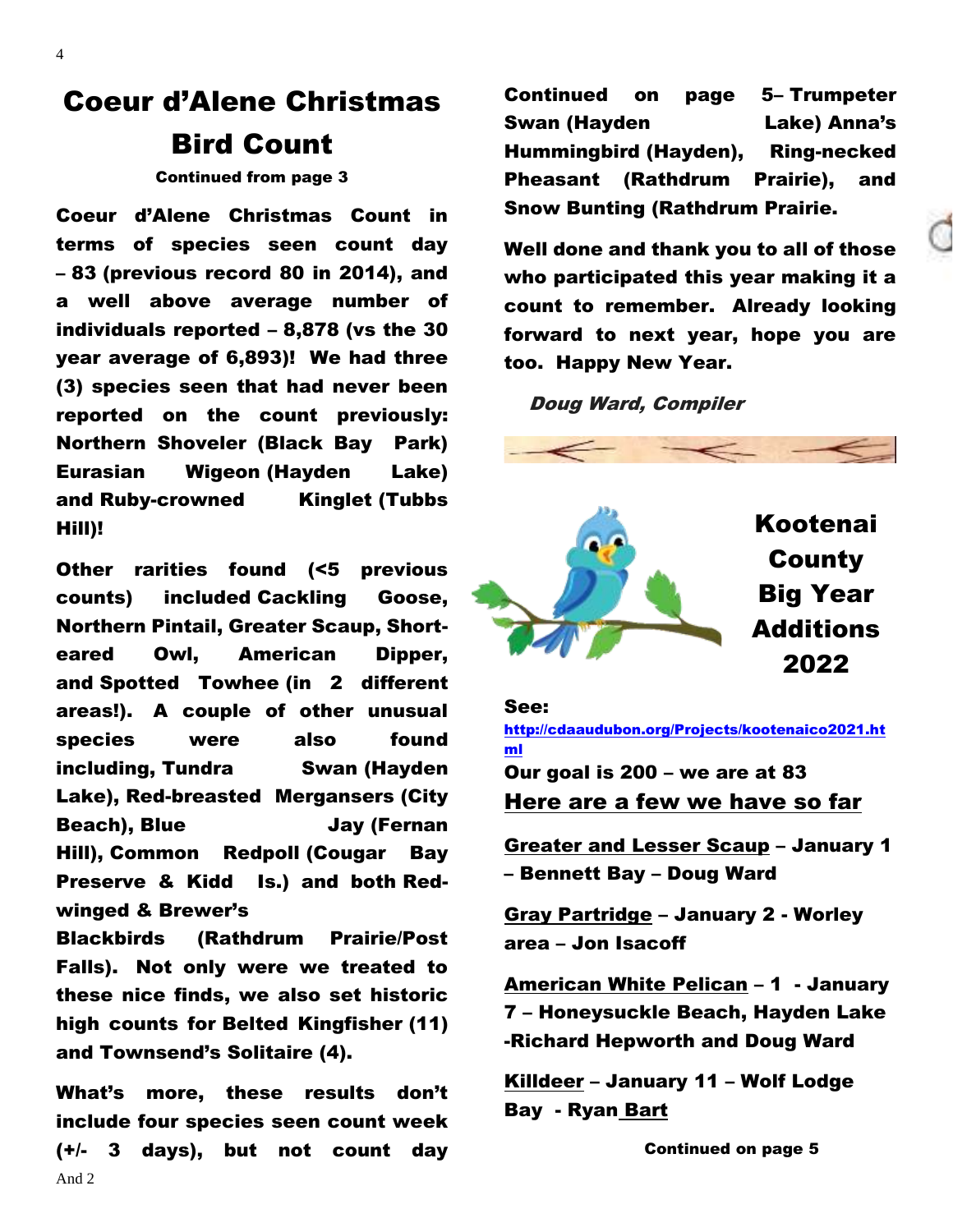#### Continued from page 4

Short-billed (Mew) Gull – January 22 – Spokane River north of NIC – Ben Bright

Lesser Black-backed Gull - January 22 - Blackwell Island – Ryan Bart

Great Horned Owl – January 1 - Huetter/near Mullan Ave. – Bob Farr (hears them every morning)

Barred Owl – January 8 - northwest of Fred Meyer – Pat Glasco and Darlene Carlton – also one on Stanly Hill – January 24 – Robert McFarland

Short-eared Owl – January 9 – Rathdrum Prairie – Jon Isacoff

Pileated Woodpecker – January 5 – In her yard – Peggy Albertson

Canyon Wren - January 2 – Q'Emiln Park, Post Falls – aire Ryan Bart

Townsend's Solitaire- January 1 – Loch Haven, Hayden – Doug Ward

Hermit Thrush – January 9 – il – Jon Isacoff

Red-winged Blackbird – January 12 - Meadowbrook Loop – Doug Ward

Brewer's Blackbird – January 12 – NIC City Beach– Doug Ward

Common Redpoll - January 9 – Yellowstone Trail – Jon Iscoff

Evening Grosbeak – January 5 – in her yard – Peggy Alberton



.

 Fieldtrips and **Activities** 

### Mica Bay Survey

Date: February 8, Tuesday Time: 8:00 a.m. Meet: Fairmont Loop and Highway 95 Leader: Ted Smith - 406-540-2673 Call or text so he knows if you are coming Activity: We spend about 3 hours once a month counting birds at Mica Bay. Beginner birders are welcome

# The Great Backyard Bird Count

Cornell Lab of Ornithology February 18-21, 2022. Learn how to participate - go to: https://www.birdcount.org/participate/

#### Winter Wings Festival

Dates: Friday, February 18, 2022 through Sunday, February 20, 2022 Host site: Oregon Institute of Technology (Oregon Tech), 3201 Campus Drive, Klamath Falls, Oregon,97601 Website: [www.WinterWingsFest.org](http://www.winterwingsfest.org/)